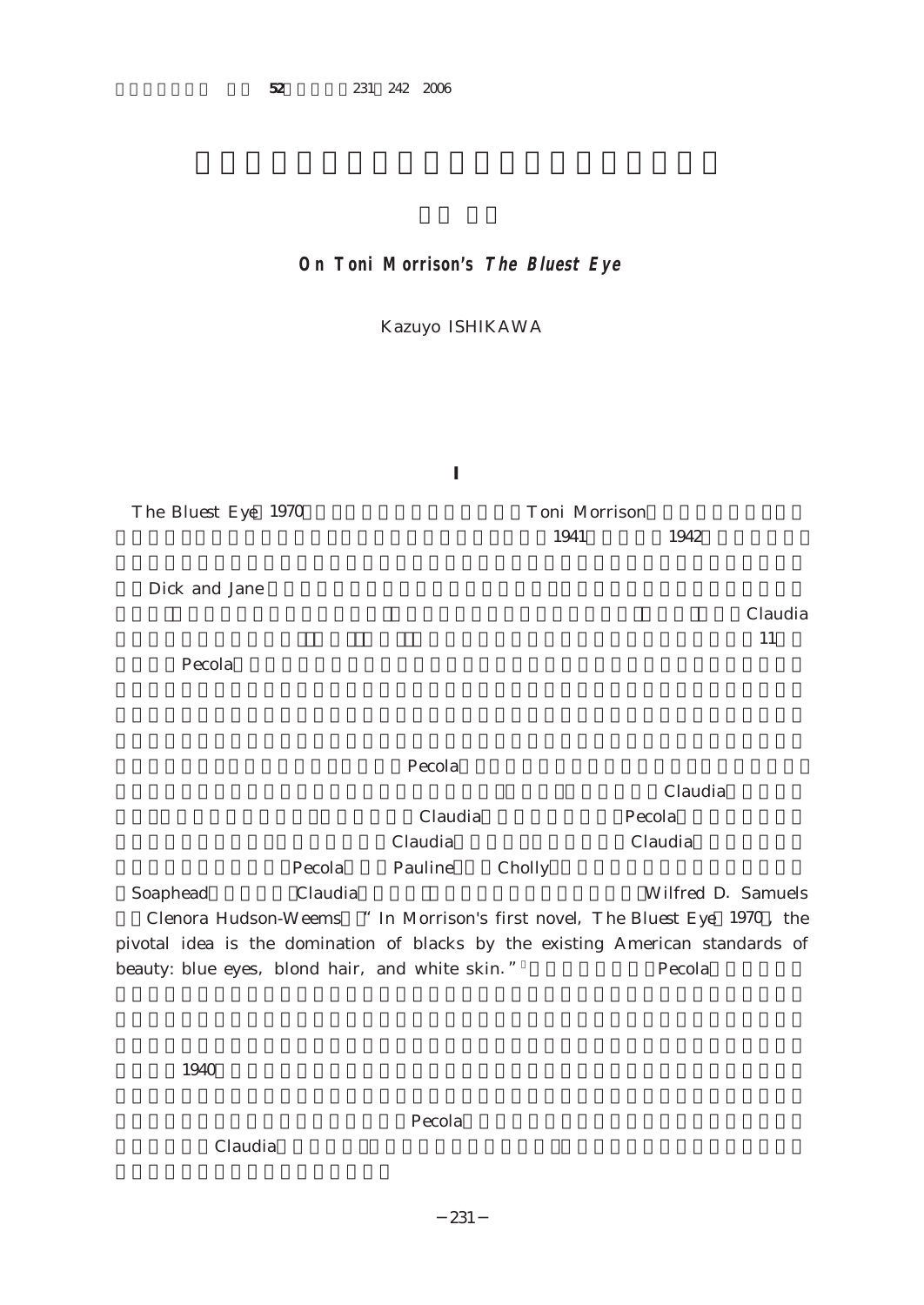Here is the house. It is green and white. It has a red door. It is very pretty. Here is the family. Mother, Father, Dick and Jane live in the green-and-white house. T hey are very happy. See Jane. She has a red dress. She wants to play. W ho will play with Jane? See the cat. It goes meow-meow. Come and play. Come play with Jane. The kitten will not play. See Mother. Mother is very nice. Mother, will you play with Jane Mother laughs. Laugh, Mother, laugh. See Father. He is big and strong. Father, will you play with Jane Father is smiling. Smile, Father, smile. See the dog. Bowwow goes the dog. Do you want to play with Jane See the dog run. Run, dog, run. Look, look. Here comes a friend. The friend will play with Jane. They will play a good game. Play, Jane, play.

 $\rm{Dick}$ 

 $\rm{Jane}$ 

<u>Pecola</u> a 1940年代にアメリカ人の話を含めて、この話を含めて、この話を含めて、この話を含めて、この話を含めて、この話に、

語の間のスペースも消え、Pecolaが求める理想の家族像が崩壊するのを暗示するかのようであ

ecola and the pecolal state  $\mathbb{R}$  and  $\mathbb{R}$  and  $\mathbb{R}$  and  $\mathbb{R}$  and  $\mathbb{R}$  and  $\mathbb{R}$  and  $\mathbb{R}$  and  $\mathbb{R}$  and  $\mathbb{R}$  and  $\mathbb{R}$  and  $\mathbb{R}$  and  $\mathbb{R}$  and  $\mathbb{R}$  and  $\mathbb{R}$  and  $\mathbb{R}$  and

#### claudia しょうこうか こうしょう こうしょう こうしょうしゅう こうしゅうしょう

*Quiet as it's kept*, *there were no marigolds in the fall of* 1941.*W e thought*, *at the time*, *that it was because Pecola was having her father's baby that the marigolds did not grow*. *A little examination and much less melancholy would have proved to us that our seeds were not the only ones that did not sprout; nobody's did*.(4) claudia 1941

Pecola が、どこには、それには、それには、どこのマリゴールドの種も芽を出さない。

自体の不毛さであったことを語り、最後に、"*T here is really nothing more to say except why. But since why is difficult to handle, one must take refuge in how.*" 4

| Pecola  | Cholly |         | Pauline |
|---------|--------|---------|---------|
| Sammy   |        | Pecola  | Claudia |
| Claudia |        | Claudia |         |

Mrs. MacTeer

Love, thick and dark as Alaga syrup, eased up into that cracked window. I could smell it taste it sweet, musty, with an edge of wintergreen in its base everywhere in that house. It stuck, along with my tongue, to the frosted windowpanes. It coated my chest, along with the salve, and when the flannel

 $\alpha$  and  $\alpha$  and  $\alpha$  and  $\alpha$  and  $\alpha$  and  $\alpha$  claudia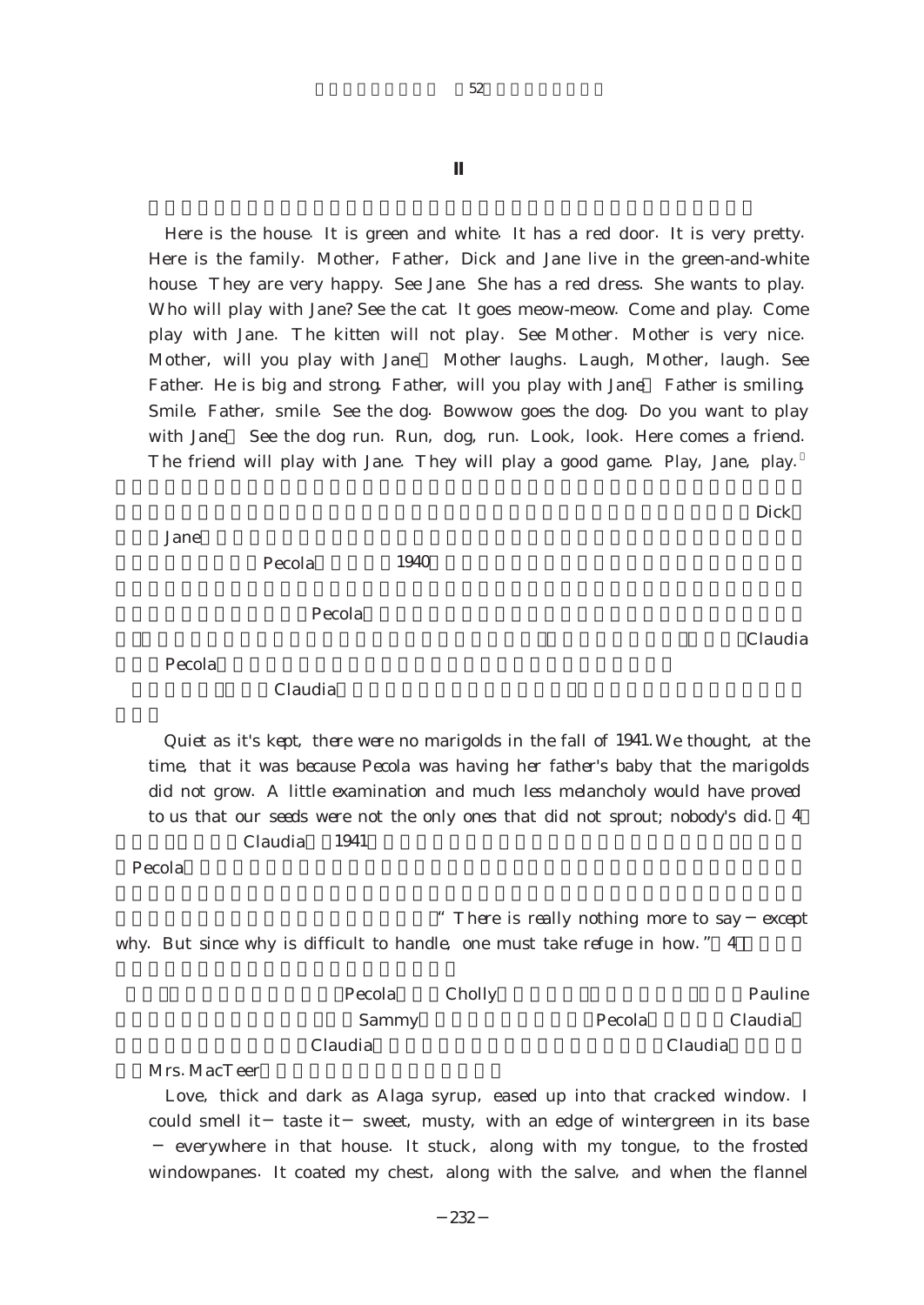came undone in my sleep, the clear, sharp curves of air outlined its presence on my throat. And in the night, when my coughing was dry and tough, feet padded into the room, hands repinned the flannel, readjusted the quilt, and rested a moment on my forehead. So when I think of autumn, I think of somebody with hands who does not want me to die. 7 Claudia さんなん ことには こうしょう こうしょう こうしょう こうしょうしゅう こうしょうしょう

<u>Claudia</u>のようなことにはないが、Claudiaはないが、Claudiaはないが、これはないが、Claudiaはない。 Claudia Mrs. MacTeer

は、Pecolaが3クォートのミルクを飲んでしまった時には、憤慨して文句を言う。

"T hree quarts of milk. T hat's what was *in* that icebox yesterday. T hree whole quarts. Now they ain't none. Not a drop. I don't mind folks coming in and getting what they want, but three quarts of milk! W hat the devil does *any*body need with *three* quarts of milk

The folks" my mother was referring to was Pecola. The three of us, Pecola, Frieda, and I, listened to her downstairs in the kitchen fussing about the amount of milk Pecola had drunk.(16)

Mrs. MacTeer

Pecola a contractor was general as well as a contractor was determined by the contractor of  $\mathcal{P}$ 

Pecola 2008 Pecola 2009 Pecola 2009 Pecola 2009 Pecola 2009 Pecola 2009 Pecola 2009 Pecola 2009 Pecola 2009 Pecola of the Shirley T emple cup and took every opportunity to drink milk out of it just to handle and see sweet Shirley's face." (16) Claudia Theory Becola Shirley Temple Pecola くちゃくしゃ Claudia しゃくしゃ Shirley こうしょう Shirley

Y ounger than both Frieda and Pecola, I had not yet arrived at the turning point in the development of my psyche which would allow me to love her. W hat I felt at that time was unsullied hatred. But before that I had felt a stranger, more frightening thing than hatred for all the Shirley Temples of the world. 13 Shirley Temples Claudia

I had only one desire: to dismember it. To see of what it was made, to discover the dearness, to find the beauty, the desirability that had escaped me, but apparently only me. Adults, older girls, shops, magazines, newspapers, window signs all the world had agreed that a blue-eyed, yellow-haired, pink-skinned doll was what every girl child treasured. 14

Claudia **Example 2** (1) The could not love it. But I could examine it to see what it was that all the world said was lovable." 14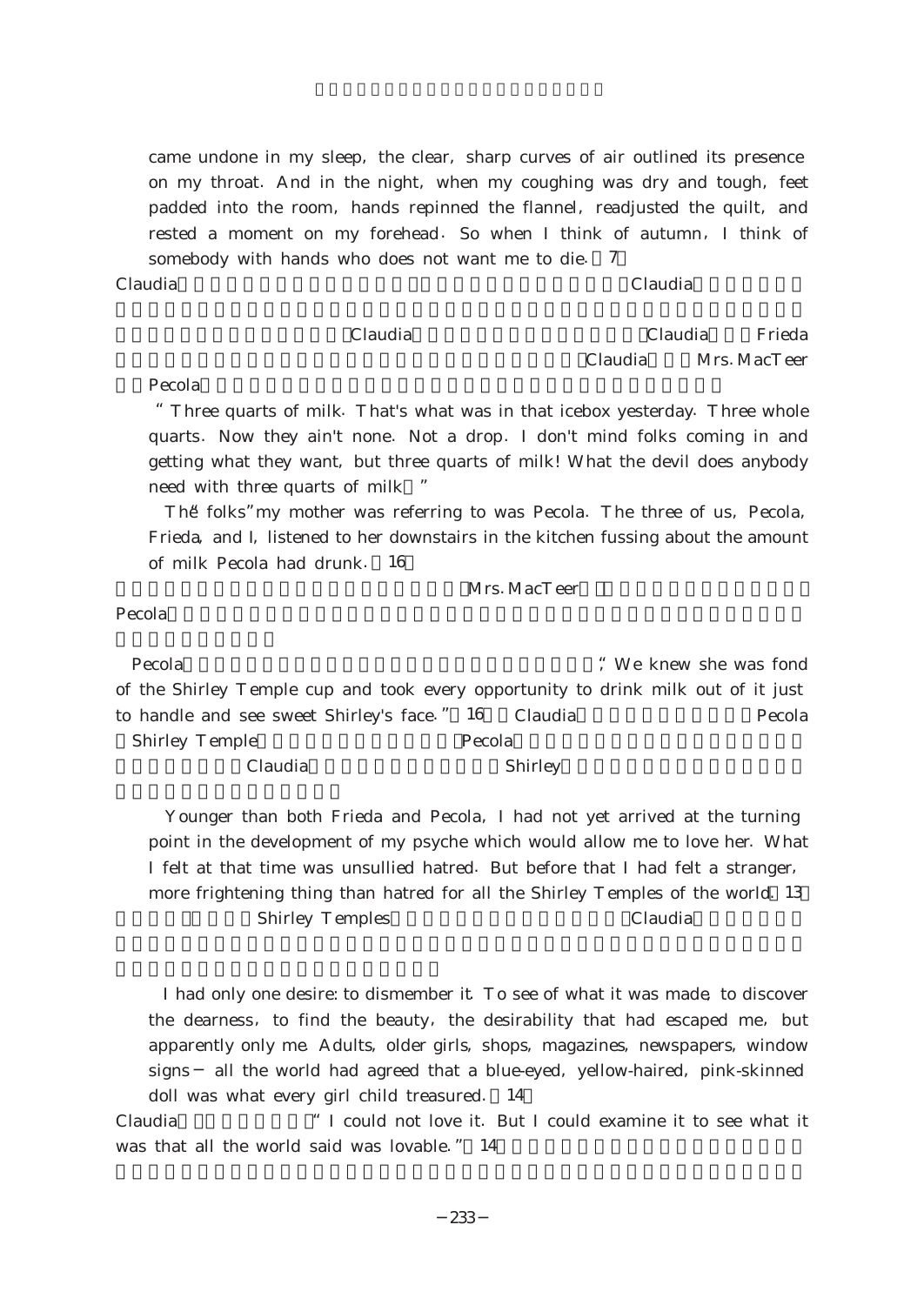I destroyed white baby dolls.

But the dismembering of dolls was not the true horror. The truly horrifying thing was the transference of the same impulses to little white girls. The indifference with which I could have axed them was shaken only by my desire to do so. To discover what eluded me : the secret of the magic they weaved on others. What made people look at them and say," Awwwww," but not for me T he eye slide of black women as they approached them on the street, and the possessive gentleness of their touch as they handled them. 15

Claudia **Claudia** T emple Shirley Shirley こちらしい Share こうしょう " It was a small step to Shirley T emple. I learned much later to worship her, just as I learned to delight in cleanliness, knowing, even as I learned, that the change was adjustment without improvement." 16

Claudia またかったのは、大人に日本当たちに日本当たちに日本当たちに日本当たちに日本当たちに日本当たちに日本当たちに日本当たちに日本当たちに日本当たちに日本当たちに日本当たちに日本当たちに日本当

#### Claudia アメリカには、「やまなどの美しいです」ということは、「やまなどの美しいです」ということはない。「やまなどの美しいです」ということはない。「ゃっとも

Maureen Peal " There was a hint of spring in her sloe green eyes, something summery in her complexion, and a rich autumn ripeness in her walk." 48

She enchanted the entire school. W hen teachers called on her, they smiled encouragingly. Black boys didn't trip her in the halls; white boys didn't stone her, white girls didn't suck their teeth when she was assigned to be their work partners; black girls stepped aside when she wanted to use the sink in the girls' toilet, and their eyes genuflected under sliding lids. She never had to search for anybody to eat with in the cafeteria they flocked to the table of her choice, ....(48)

Maureen Peal Maureen Peal  $\cdot$  T *am* cute! And you ugly Black and ugly black e mos. I *am* cute!" 56 Claudia " If she was cute and if anything could be believed, she *was* then we were not. And what did that mean We were lesser. Nicer, brighter, but still lesser." 57

Dolls we could destroy, but we could not destroy the honey voices of parents and aunts, the obedience in the eyes of our peers, the slippery light in the eyes of our teachers when they encountered the Maureen Peals of the world. W hat was the secret What did we lack Why was it important And so what 57  $Claudia$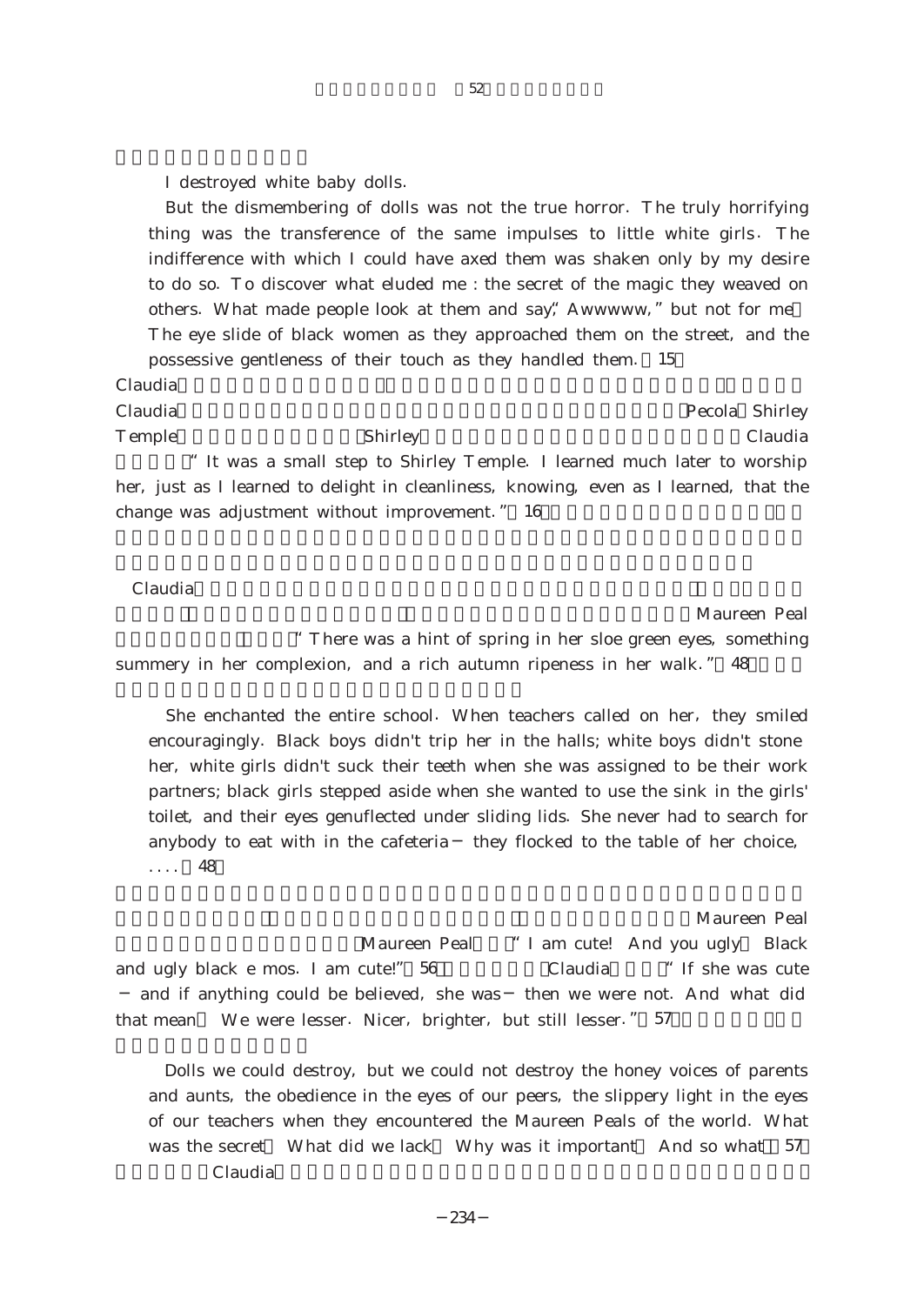Guileless and without vanity, we were still in love with ourselves then. We felt comfortable in our skins, enjoyed the news that our senses released to us, admired our dirt, cultivated our scars, and could not comprehend this unworthiness. Jealousy we understood and thought natural a desire to have what somebody else had; but envy was a strange, new feeling for us. And all the time we knew that Maureen Peal was not the Enemy and not worthy of such intense hatred. T he *T hing* to fear was the *T hing* that made *her* beautiful, and not us.(57-58)

Claudia またしているようになり、黒人としての自分になりました。またはなく、またはなく、またはなく、またはなく、またはなく、またはなく、またはなく、またはなく、またはなく、またはなく、またはなく

Maureen Peal

Claudia **Pecola** (Pecola Claudia e mo. Black e mo. Black e mo. Yadaddsleepsnekked. Black e mo black e mo ya dadd sleeps nekked. Black e mo..." for the Maureen Peal

Pecola stood a little apart from us, her eyes hinged in the direction in which Maureen had fled. She seemed to fold into herself, like a pleated wing. Her pain antagonized me. I wanted to open her up, crisp her edges, ram a stick down that hunched and curving spine, force her to stand erect and spit the misery out on the streets. But she held it in where it could lap up into her eyes. 57 Claudia Pecola さんじゅう アイスター・コンピュータ Pecola アイスター・コンピュータ Pecola

|                                              | Geraldine | Maureen              |
|----------------------------------------------|-----------|----------------------|
| Peal                                         |           | "You nasty<br>Pecola |
| little black bitch. Get out of my house." 72 |           | <b>Geraldine</b>     |
| Pecola                                       |           |                      |

Jan Furman <sup>"</sup> Geraldine executes the tyranny of standardized beauty that enthralls some in the black community and terrorizes too many others."

| Pecola | Maureen Peal Geraldine |                  |
|--------|------------------------|------------------|
| Pecola |                        |                  |
| Pecola | Pecola                 | <b>Breedlove</b> |

But their ugliness was unique. No one could have convinced them that they were not relentlessly and aggressively ugly. Except for the father, Cholly, whose ugliness the result of despair, dissipation, and violence directed toward petty things and weak people was behavior, the rest of the family Mrs. Breedlove, Sammy Breedlove, and Pecola Breedlove wore their ugliness, put it on, so to speak, although it did not belong to them. 28 Cholly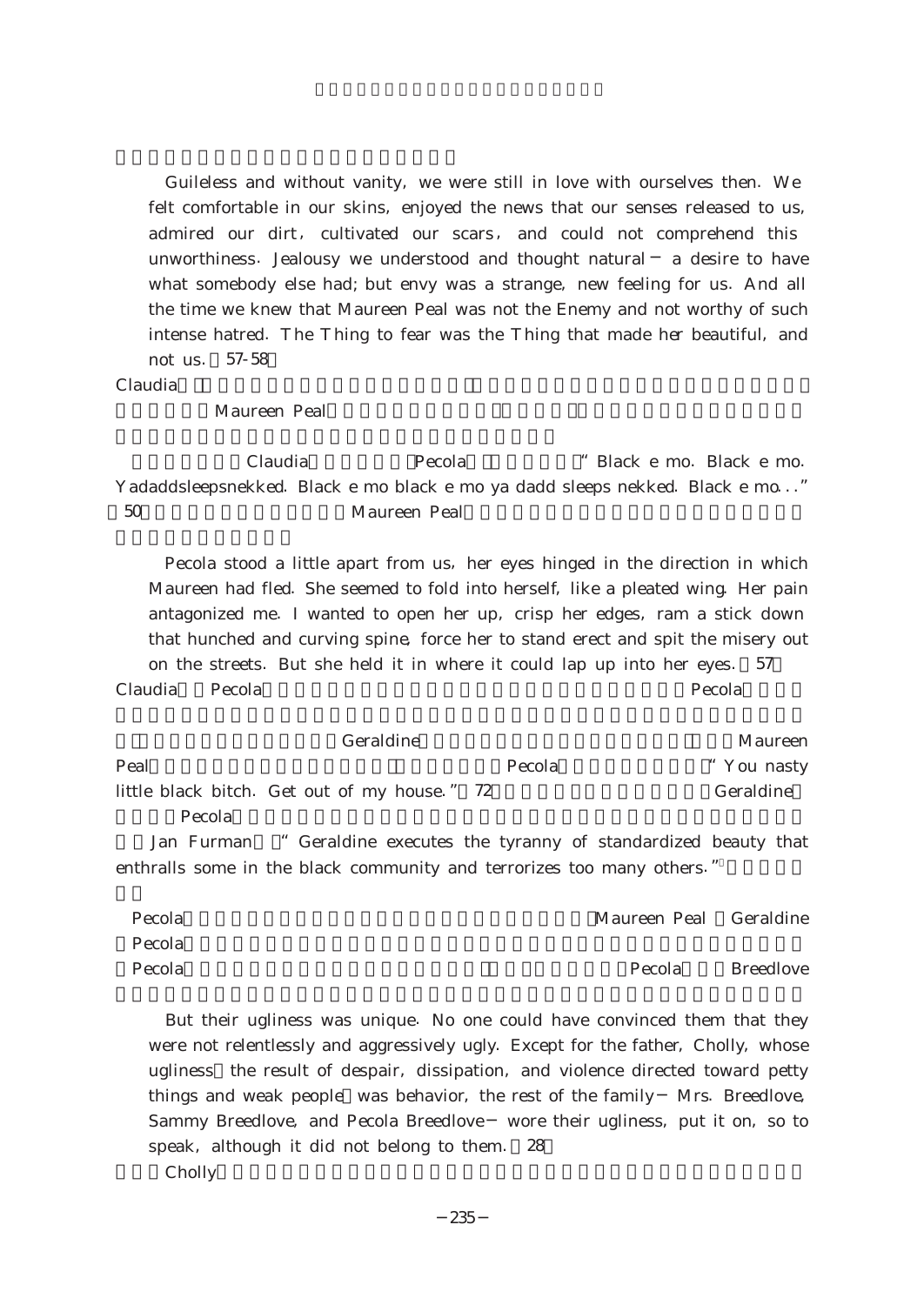$52$ 

You looked at them and wondered why they were so ugly; you looked closely and could not find the source. T hen you realized that it came from conviction, their conviction. It was as though some mysterious all-knowing master had given each one a cloak of ugliness to wear, and they had each accepted it without question. 28

Pecola " She hid behind hers. Concealed, veiled, eclipsed peeping out from behind the shroud very seldom, and then only to yearn for the return of her mask."  $\chi$ 9

Pecola **Between an** overwhelming the struggled between an overwhelming desire that one would kill the other, and a profound wish that she herself could die" (32) Example 2014 (32) Necola 19 Pecola 19 Pecola 19 Pecola 19 Pecola in Please make me disappear."  $(33)$ her tight, tight eyes were left. They were always left." 33

" So what was the point They were everything. Everything was there, in them. All of those pictures, all of those facts."  $33-34$ 

As long as she looked the way she did, as long as she was ugly, she would have to stay with these people. Somehow she belonged to them. Long hours she sat looking in the mirror, trying to discover the secret of the ugliness that made her ignored or despised at school, by teachers and classmates alike. 34

### Pecola

It had occurred to Pecola some time ago that if her eyes, those eyes that held the pictures, and knew the sights if those eyes of hers were different, that is to say, beautiful, she herself would be different. Her teeth were good, and at least her nose was not big and flat like some of those who were thought so cute. If she looked different, beautiful, maybe Cholly would be different, and Mrs. Breedlove too. Maybe they'd say, "Why, look at pretty-eyed Pecola. We mustn't do bad things in front of those pretty eyes.  $\degree$  34

Pecola または、または、または、または、それはこれはこの身体をしないと思います。

 $\ddot{ }$  T hrown,

in this way, into the binding conviction that only a miracle could relieve her, she would never know her beauty. She would see only what there was to see: the eyes of other people."
(35) Pecola

 $Cl$ audia $Cl$ 

**Pecola Pauline - Pauline - Pauline**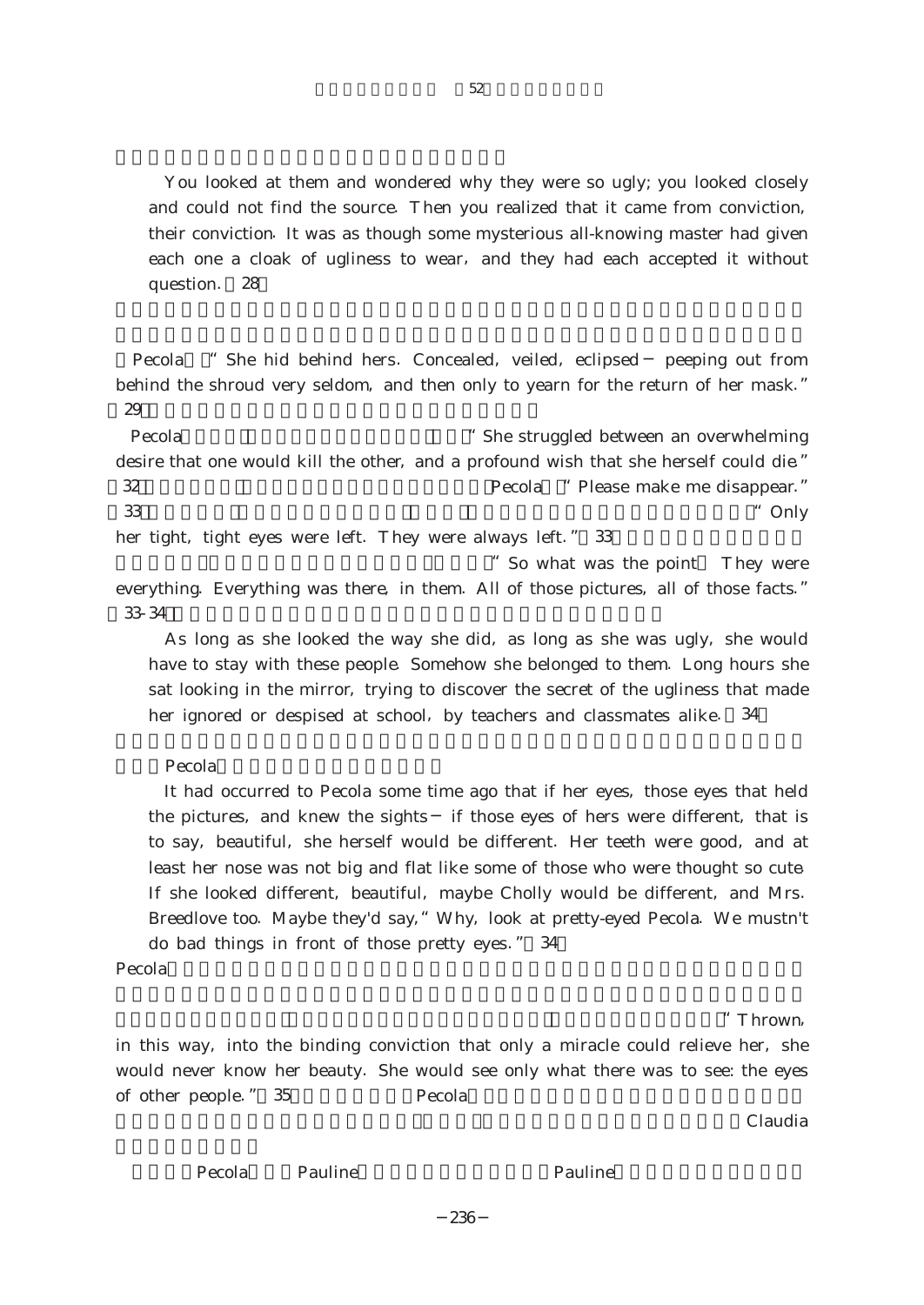## Pauline Cholly

T hen she stopped staring at the green chairs, at the delivery truck; she went to the movies instead. T here in the dark her memory was refreshed, and she succumbed to her earlier dreams. A long with the idea of romantic love, she was introduced to another physical beauty. 95

" She was never able, after her education in the movies, to look at a face and not assign it some category in the scale of absolute beauty, and the scale was one she absorbed in full from the silver screen." 95

<u>Pecola Pauline Pecola</u>

### Pauline しんしゃ しゅうしゅうち しゅうしゅう しゅうしゅう しゅうしゅうしゅう しゅうしゅうしゅ

More and more she neglected her house, her children, her man they were like the afterthoughts one has just before sleep, the early-morning and late-evening edges of her day, the dark edges that made the daily life with the Fishers lighter, more delicate, more lovely. Here she could arrange things, clean things, line things up in neat rows. Here her foot flopped around on deep pile carpets, and there was no uneven sound. Here she found beauty, order, cleanliness, and praise. 99

Pauline しんしゃ しゅうしゅう しゅうしゅう しゅうしゅう しゅうしゅう しゅうしゅうしゅう

" Pauline kept this order, this beauty, for herself, a private world, and never introduced it into her storefront, or to her children."  $100$ 

Claudia Pecola **The Secola** Pecola  $Pauline$  Pecola " Hush, baby, hush. Come here. Oh, Lord, look at your dress. Don't cry no more. Polly will change it." 85 Pecola Claudia  $\qquad$  "Pick up that wash and get on out of here, so I can get this mess cleaned up." $85$ 

くちらしている。<br>アイディアのセンターのアイディアのことには、Pauline

 $\bf Pauline\quad \bf Pacola$ 

 $Claudia$ 

Pecola またには、それにも無理もないことである。<br>これについて、これについては無理もないことであると言える。

Yacobowski Pecola Pecola Mary Jane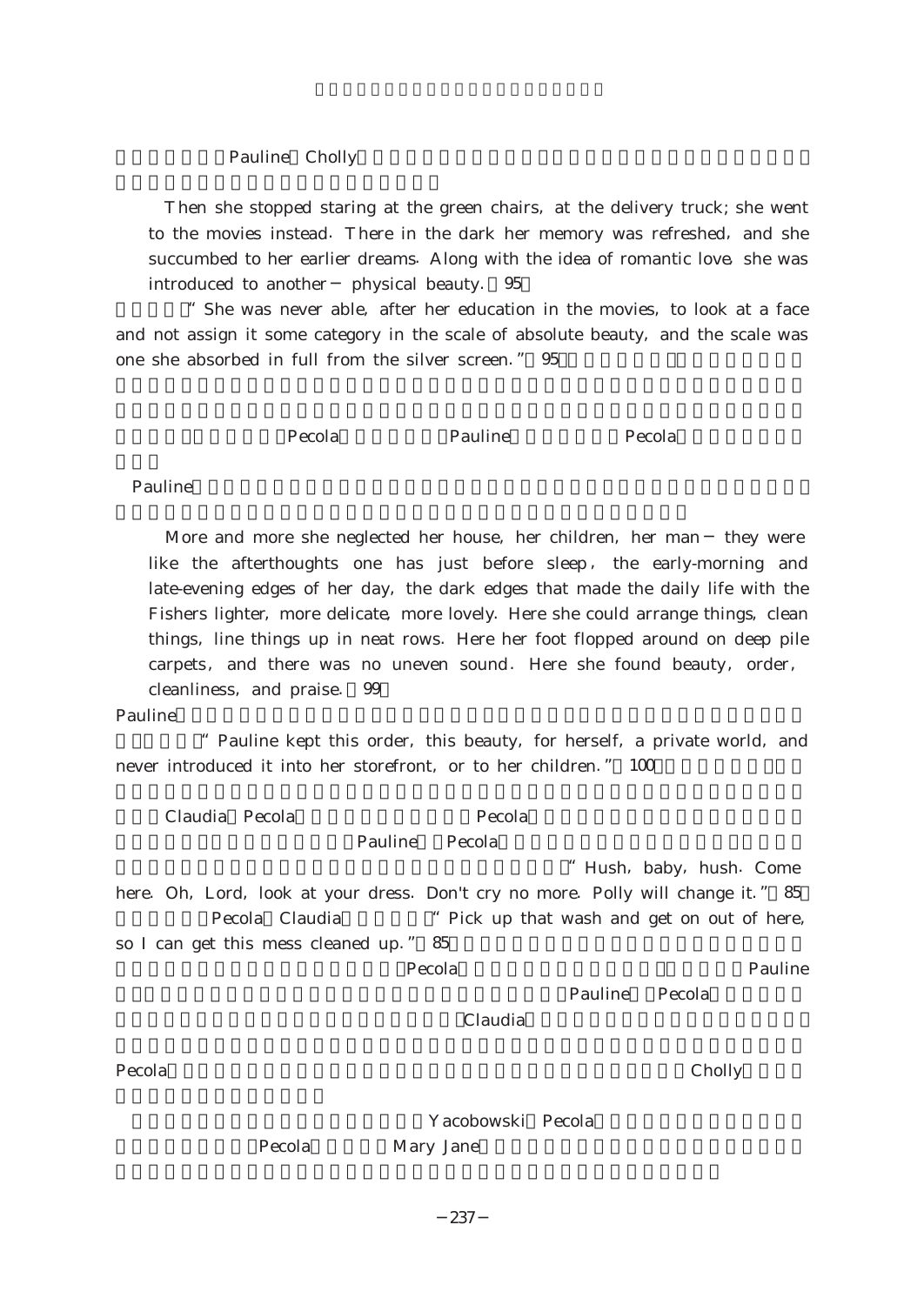$52$ 

He urges his eyes out of his thoughts to encounter her. Blue eyes. Blear-dropped. Slowly, like Indian summer moving imperceptibly toward fall, he looks toward her. Somewhere between retina and object, between vision and view, his eyes draw back, hesitate, and hover. At some fixed point in time and space he senses that he need not waste the effort of a glance. He does not see her, because for him there is nothing to see. 36

Yacobowski

### **Oriental**

She looks up at him and sees the vacuum where curiosity ought to lodge. And something more. The total absence of human recognition the glazed separateness. She does not know what keeps his glance suspended. Perhaps because he is grown, or a man, and she a little girl. But she has seen interest, disgust, even anger in grown male eyes. Y et this vacuum is not new to her. It has an edge; somewhere in the bottom lid is the distaste. She has seen it lurking in the eyes of all white people. So. T he distaste must be for her, her blackness. A ll things in her are flux and anticipation. But her blackness is static and dread. And it is the blackness that accounts for, that creates, the vacuum edged with distaste in white eyes. 36-37

Pecola まちゃくしょうしょうかい しょうしょうしょう アイストランス しょうしゅうしょう

Yacobowski Pecola

**COME Pecola** Secolation in the extension in the extension of the extension of the extension of the extension of the extension of the extension of the extension of the extension of the extension of the extension of the ext

" And owning them made her part of the world, and the world a part of her."  $(36)$ 

**Yacobowski** Pecola

Outside, Pecola feels the inexplicable shame ebb.

Dandelions. A part of affection leaps out from her to them. But they do not look at her and do not send love back. She thinks, "They *are* ugly. They *are* weeds." Preoccupied with that revelation, she trips on the sidewalk crack. Anger stirs and wakes in her ; it opens its mouth, and like a hot-mouthed puppy, laps up the dredges of her shame. 37

 $\bf{Pecola}$ 

Pecola Mary Jane Mary Jane

Each pale yellow wrapper has a picture on it. A picture of little Mary Jane, for whom the candy is named. Smiling white face. Blond hair in gentle disarray, blue eyes looking at her out of a world of clean comfort. The eyes are petulant, mischievous. To Pecola they are simply pretty. She eats the candy, and its sweetness is good. To eat the candy is somehow to eat the eyes, eat Mary Jane. Love Mary Jane. Be Mary Jane. 38

Yacobowski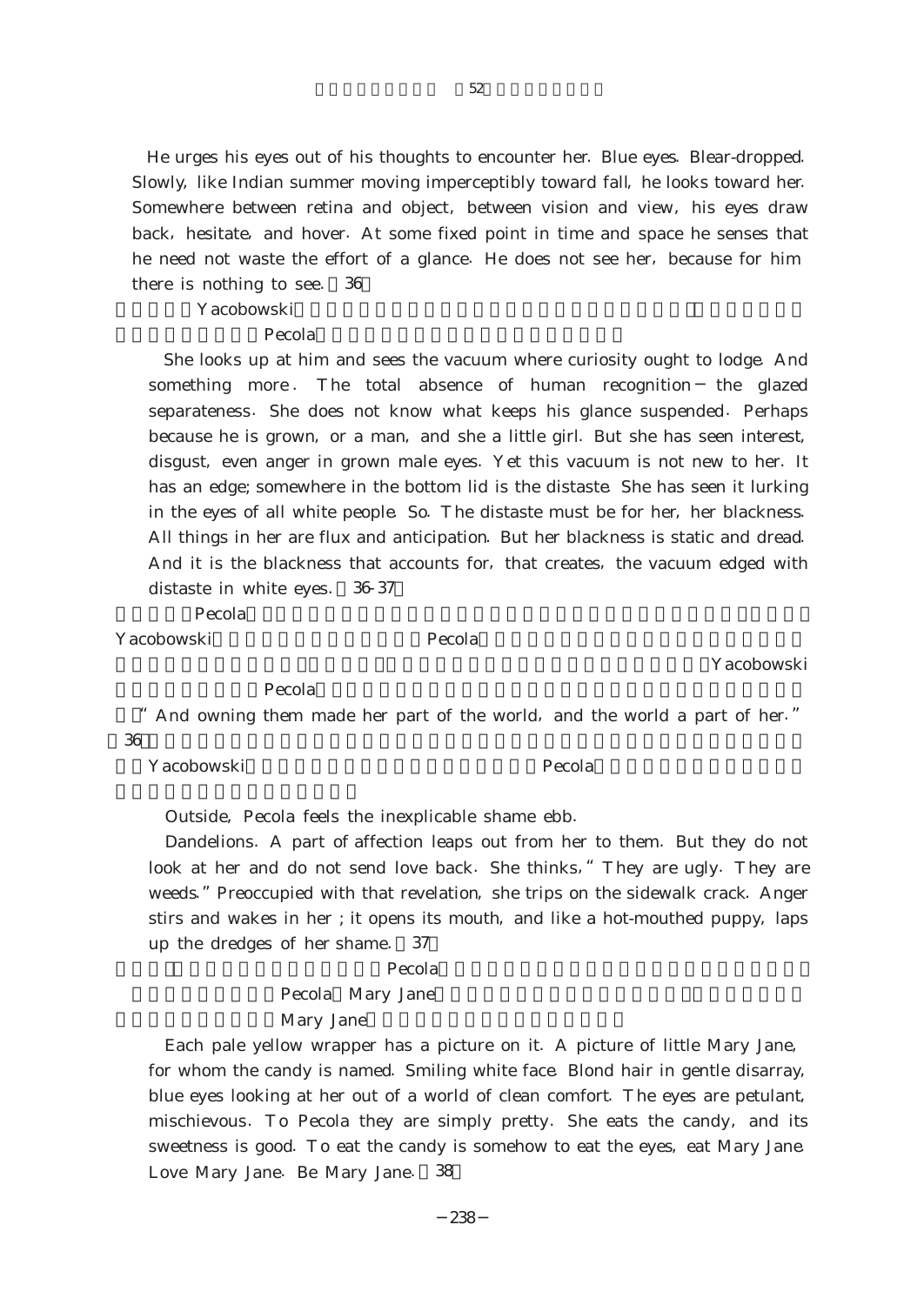Pecola Mary Jane Shirley T emple

Pecola Cholly Cholly Cholly

 $\lim_{n\to\infty}$  14

 $Pauline$ 

But the aspect of married life that dumbfounded him and rendered him totally disfunctional was the appearance of children. Having no idea of how to raise children; and having never watched any parent raise himself, he could not even comprehend what such a relationship should be.... He had not been alone in the world since he was thirteen, knowing only a dying old woman who felt responsible for him, but whose age, sex, and interests were so remote from his own, he might have felt a stable connection between himself and the children. As it was, he reacted to them, and his reactions were based on what he felt at the moment.  $126-127$ 

 $J_{\rm{immy}}$ 

 $\mathbf{Cholly}$ 

Cholly しょうかんしょう こうしょう こうしょう こうしょう こうしょう こうしゅうしゅう こうしゅうしゅう こうしゅうしゅう こうしゅうしゅう こうしゅうしゅう

### $\text{Pecola}$

What could he do for her ever What give her What say to her What could a burned-out black man say to the hunched back of his eleven-year-old daughter If he looked into her face, he would see those haunted, loving eyes. T he hauntedness would irritate him--the love would move him to fury. How dare she love him Hadn't she any sense at all W hat was he supposed to do about that Return it How W hat could his calloused hands produce to make her smile W hat of his knowledge of the world and of life could be useful to her W hat could his heavy arms and befuddled brain accomplish that would earn him his own respect, that would in turn allow him to accept her love  $127$ 

Cholly Pecola

Pecola

**Solution Secola** Pauline **Pauline** Secola

Recola **Pecola** 

Cholly **Example 19** to the control of the Pecola three persons are personal to  $\mathbf{P}\mathbf{ecola}$ 

 $\bf{Pecola}$ 

Pauline Cholly Pecola Wilfred D. Samuels Clenora Hudson-Weems "Pecola experiences the most damage from intraracial prejudice, however, at the hands of her abusive, negligent parents."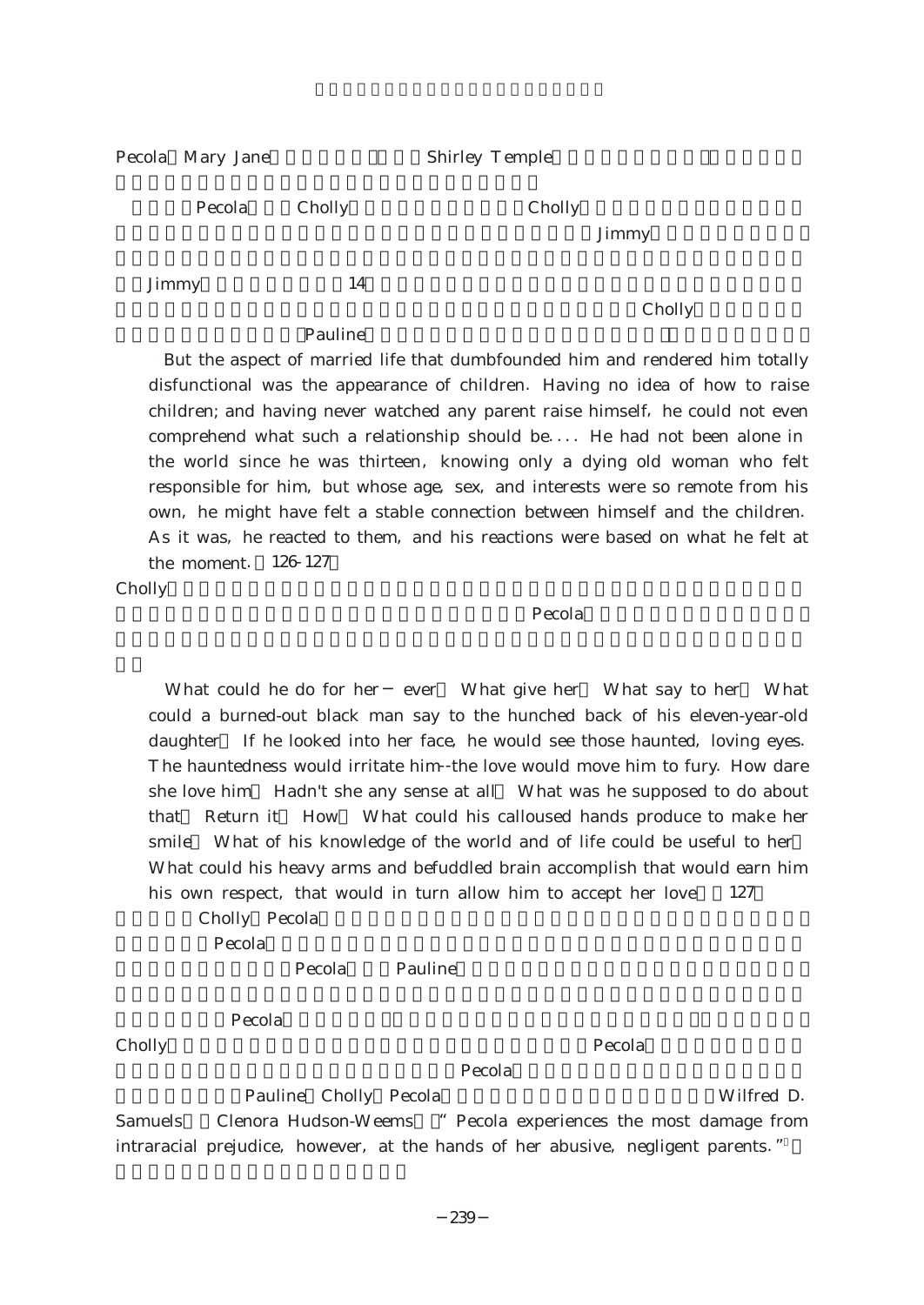|        | Pecola |                |                 |        |          | Soaphead |  |
|--------|--------|----------------|-----------------|--------|----------|----------|--|
|        |        |                |                 |        | Soaphead |          |  |
|        | Pecola |                |                 |        |          |          |  |
|        |        |                |                 |        | Pecola   |          |  |
|        |        |                | Soaphead Pecola |        |          |          |  |
|        |        |                | Pecola          |        |          |          |  |
|        | Pecola | Claudia Frieda |                 |        | Pecola   |          |  |
|        |        |                | Pecola          |        |          | Claudia  |  |
| Frieda | Pecola |                |                 | Pecola |          |          |  |
|        |        |                |                 |        |          |          |  |

 $52$ 

Our astonishment was short-lived, for it gave way to a curious kind of defensive shame; we were embarrassed for Pecola, hurt for her, and finally we just felt sorry for her. Our sorrow drove out all thoughts of the new bicycle. And I believe our sorrow was the more intense because nobody else seemed to share it. They were disgusted, amused, shocked, outraged, or even excited by the story. But we listened for the one who would say, "Poor little girl, " or, "Poor baby," but there was only head-wagging where those words should have been. We looked for eyes creased with concern, but saw only veils. 149 Claudia Frieda Pecola <u>にメタックを受けることができる。これは、それに対することに対することに対することに対することに対することに対することに対することに対することに対することに対す</u>

Claudia Pecola しょうかいと思う しゅうしょう しゅうしゅうしょう しゅうしゅうしょう

I thought about the baby that everybody wanted dead, and saw it very clearly. It was in a dark, wet place, its head covered with great O's of wool, the black face holding, like nickels, two clean black eyes, the flared nose, kissing-thick lips, and the living, breathing silk of black skin. No synthetic yellow bangs suspended over marble-blue eyes, no pinched nose and bowline mouth. More strongly than my fondness for Pecola, I felt a need for someone to want the black baby to live just to counteract the universal love of white baby dolls, Shirley Temples, and Maureen Peals. And Frieda must have felt the same thing. 149  $\bf C$ laudia $\bf C$ 

 $\bf{P}ecola$ 

 $\bf Pecola$ 

### $Claudia$

henda en externa en el estado en el estado en el estado en el estado en el estado en el estado en el estado en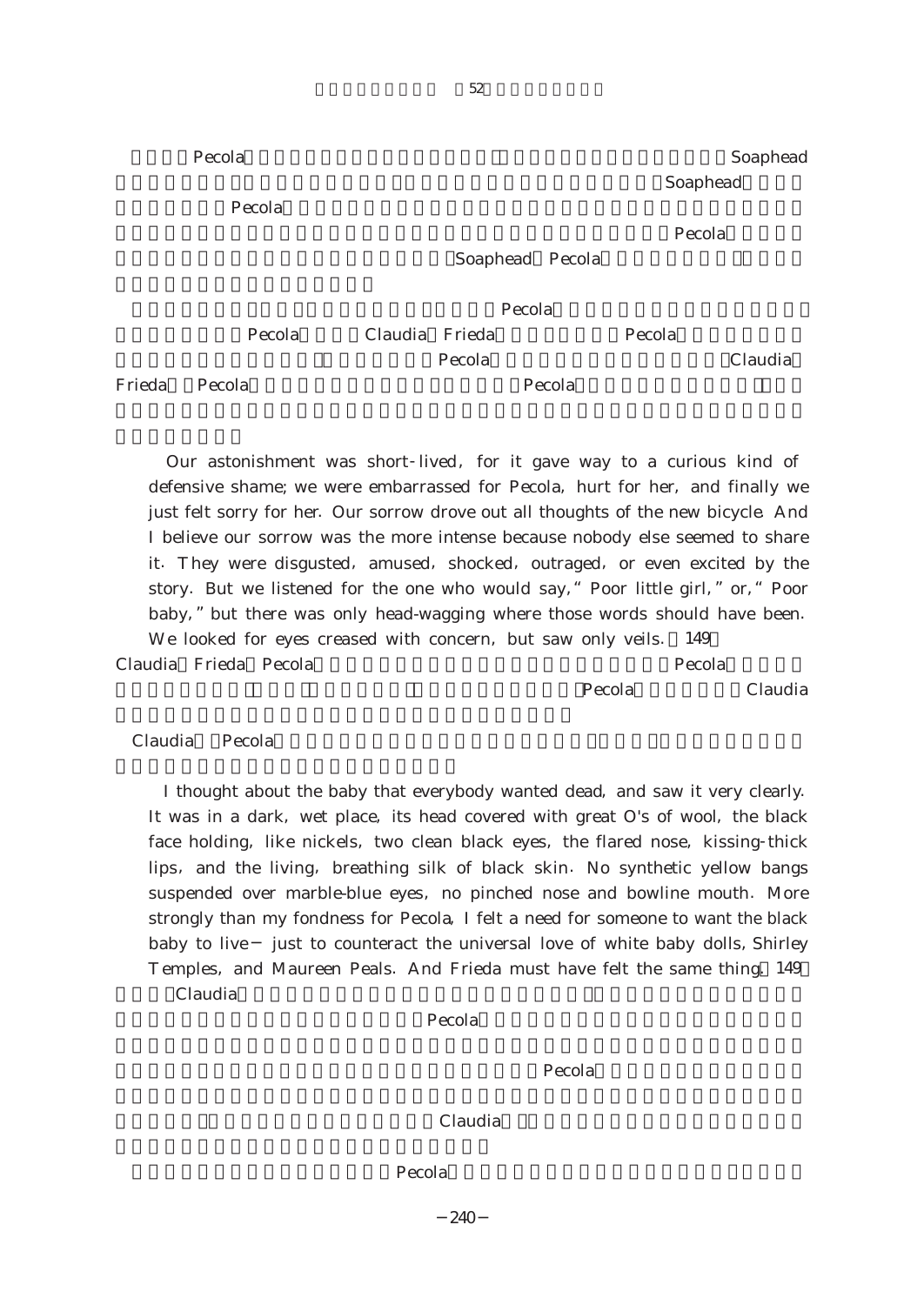#### the Pecola Recola

T he damage done was total. She spent her days, her tendril, sapgreen days, walking up and down, up and down, her head jerking to the beat of a drummer so distant only she could hear. Elbows bent, hands on shoulders, she flailed her arms like a bird in an eternal, grotesquely futile effort to fly. Beating the air, a winged but grounded bird, intent on the blue void it could not reach could not even see but which filled the valleys of the mind. 162

T he bird like gestures are worn away to a mere picking and plucking her way between the tire rims and the sunflowers, between Coke bottles and milkweed, among all the waste and beauty of the world which is what she herself was. A ll of our waste which we dumped on her and which she absorbed. And all of our beauty, which was hers first and which she gave to us. All of us all who knew her felt so wholesome after we cleaned ourselves on her. We were so beautiful when we stood astride her ugliness. Her simplicity decorated us, her guilt sanctified us, her pain made us glow with health, her awkwardness made us think we had a sense of humor. Her inarticulateness made us believe we were eloquent. Her poverty kept us generous. 162-163

こ<mark>Pecola Claudia ここではならない Claudia</mark> これにはない  $Claudia$ 

 $\bf{Pecola}$ 

Maureen Peal

Geraldine またり、そうには、まちらは、まちらに近い美しさを持っているようになりました。

Dehn Kubitschek

*T he Bluest Eye* shows racism's damaging effects on the black community at large and on black families. As the black community and individual black people absorb the wider culture's racist pictures of themselves , they focus their self-hatred on the most vulnerable character, twelve-year-old Pecola Breedlove.

ecola Pecola Pecola Pecola

#### $Claudia$

And now when I see her searching the garbage for what The thing we assassinated I talk about how I did *not* plant the seeds too deeply, how it was the fault of the earth, the land, of our town. I even think now that the land of

on the contract of the contract of the contract of the contract of the contract of the contract of the contract of the contract of the contract of the contract of the contract of the contract of the contract of the contrac